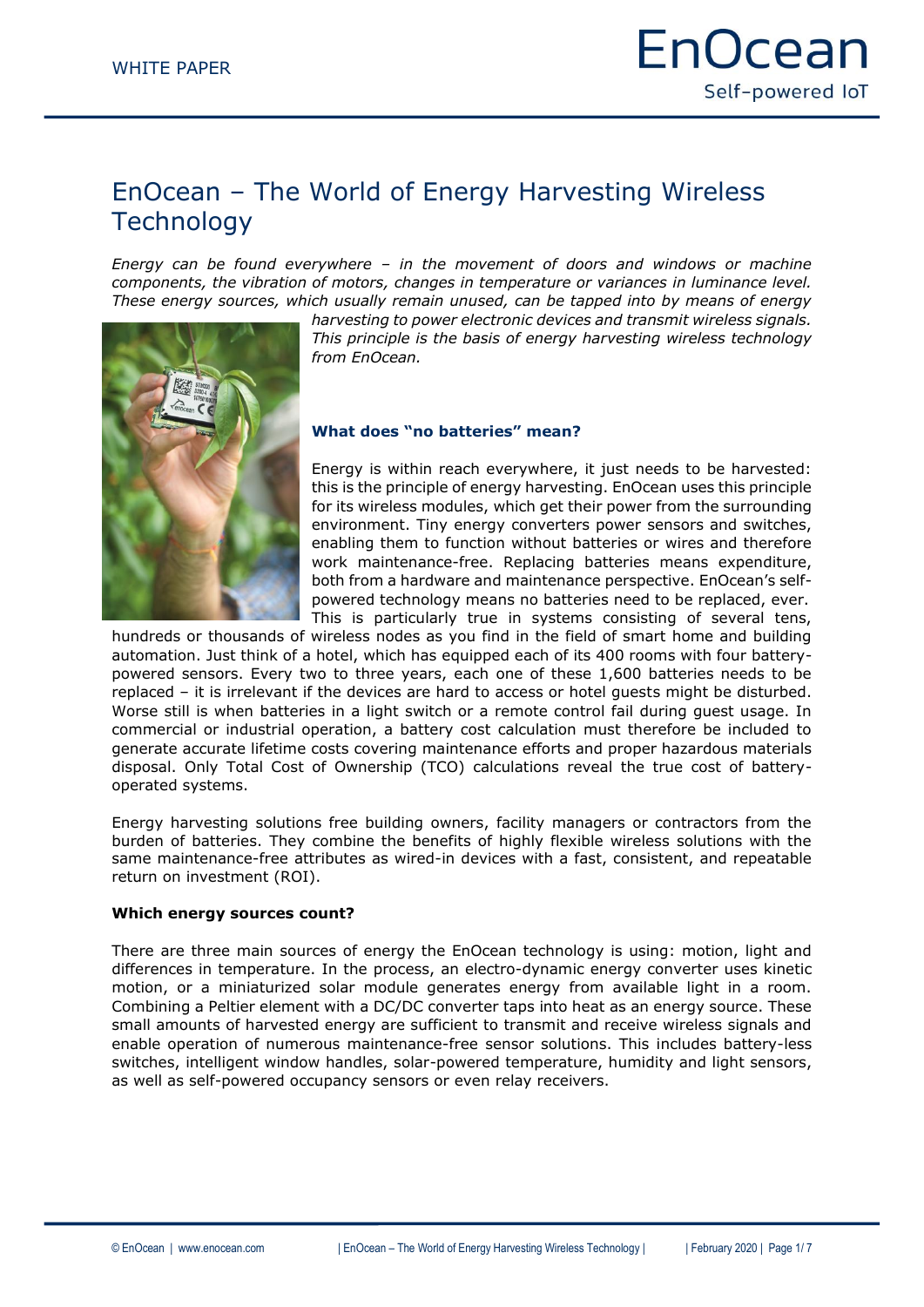# **Energy from motion**

The mechanical energy converter ECO 200 converts mechanical energy, the press of a switch for example, into electrical energy. It works similar like a dynamo and makes the energy immediately available. With an energy output of 120 µWs and an according wireless battery-less module, it is possible to transmit three radio telegrams per operation. The ECO 200 enables a typical completion of more than 300,000 switching cycles; under ideal conditions, more than a million switching cycles are possible.

# **Energy from light**

Miniaturized solar modules, not larger than 13 mm x 35 mm, can even use indoor light to supply electricity for ultra-low power wireless radio modules. If a measured value is transmitted every 15 minutes for example, 3.6 hours of charging in daytime and 200 Lux are adequate for an uninterrupted operation.

# **Energy from temperature differences**

Thermo generators, so-called Peltier elements, gain the energy. The ECT 310 DC/DC converter already starts to resonate upwards of 10 mV input voltage. On 20 mV (temperature difference about 2 K), a useful output voltage of more than 3 V is generated. At a temperature difference of only 7 K, approximately 100 μW of energy is already produced.

# **What is the EnOcean platform?**

It's not only energy harvesting that makes the wireless technology work. EnOcean offers its OEM customers a complete plug&play system of energy converters, energy management, wireless modules, software and development tools as well as an energy saving, very reliable radio protocol. All platform components are optimally matched to each other. Depending on the energy requirements, this complete package enables several wireless applications, which work without wires and batteries. In establishing this comprehensive platform, EnOcean has managed to keep the integration barriers extremely low. This enables easy integration processes, without the need for in-depth knowledge of battery-less technology.

# **Which radio protocols can EnOcean power?**

Based on its know-how and comprehensive platform approach of optimally matched components, EnOcean can actually enable any ultra-low power radio to be operated by energy

harvesting. Currently the EnOcean technology powers the international standard ISO/IEC 14543-3-1X (also known as EnOcean standard), which is optimized for ultra-low power wireless applications and energy harvesting. EnOcean was closely involved in the standard's ratification process at the International Electrotechnical Commission (IEC). The standard can be downloaded at [www.iso.org.](http://www.iso.org/)

In the meantime, associations and wireless players have

started to specify ultra-low power sub-protocols of other existing wireless standards, e.g. for the 2.4 GHz ISM band (IEEE 802.15.4). These specifications are inspired by the characteristics of the EnOcean standard to allow the realization of ultra-low power applications in their particular established fields. Due to this development, EnOcean's energy harvesting wireless technology can also power radio communication in the worldwide open IEEE 802.15.4 standard.







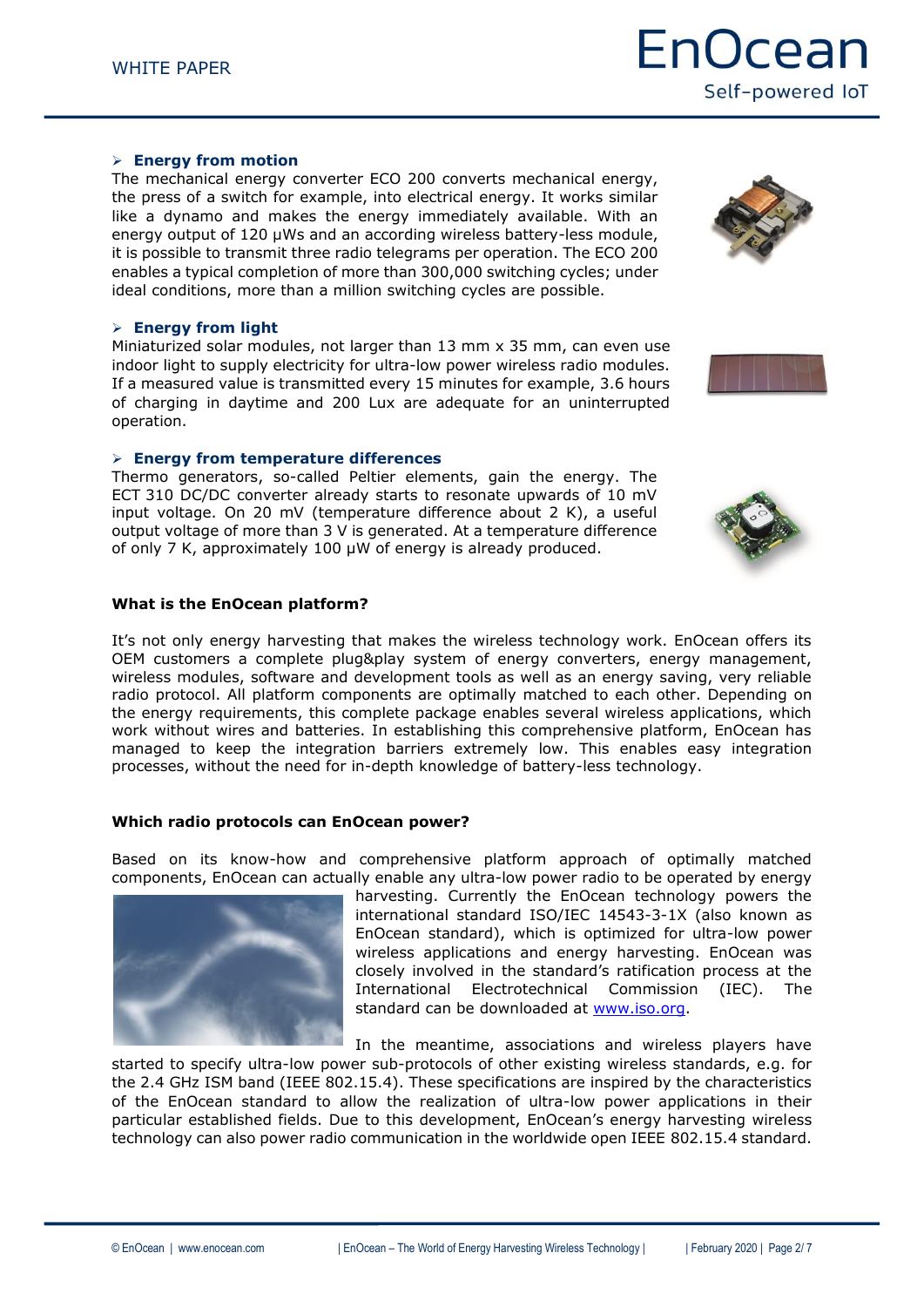### **Are these standards optimized for specific applications?**

EnOcean recommends the ISO/IEC 14543-3-1X standard for reliable, sustainable integrated building automation for an intelligent control of interconnected building areas requiring high

system availability. Therefore, the EnOcean radio protocol is specifically designed to support ultra-low power devices and energy harvesting applications in building and home automation. For optimal RF effectiveness, the radio protocol uses sub 1 GHz frequency bands. RF reliability is assured because wireless signals are less than one millisecond in duration and are transmitted at a data rate of 125 kilobits per second. Although transmitted power is up to 10 mW, the wireless transmission used here only has an energy requirement of 50 µWs for a single telegram. That is about the same as the power needed to lift a weight of 1 gram by 5 millimeters. The short telegram is randomly repeated twice in the space of about 40 milliseconds to prevent transmission errors.



Energy harvesting applications using the IEEE 802.15.4 standard meet more specific market demands, e.g. for consumer LED lighting control or other control solutions in areas where channel availability and grade of service is not the major customer request.

#### **What is the range of wireless signals powered by energy harvesting?**

Devices, which operate in the sub 1 GHz ISM frequency band, offer robustness of transmission through walls, minimal interferences and a communication up to 100 feet (30 meters) in buildings and 1000 feet (300 meters) in the free field. Detailed information on range planning in the sub 1 GHz band can be found in the **EnOcean Range Planning Guide**. These range characteristics makes the EnOcean standard highly suitable for integrated building control.

At the same time, using sub 1 GHz bands minimizes electric smog, because the electromagnetic fields emitted by the radio switches are extremely low. In addition, the battery-less sensors are in a sleeping mode most of the time and only transmit wireless telegrams (status updates, measured values, control commands) when activated or in a pre-defined time cycle and over a very short time. More details on the radio emissions of the EnOcean standard can be found in the report from the independent [ECOLOG institute.](https://www.enocean.com/fileadmin/redaktion/pdf/articles/ECOLOG_measuringreport_v1.2.pdf)

The short activation cycles also apply to 2.4 GHZ energy harvesting applications so that wireless signals are sent only when needed. This reduces electric smog in this higher band as well. Usually, the range at 2.4 GHz is about 30 feet (10 meters) in a building and 300 feet (100 meters) in the free field. Therefore, it is more suitable for single-room solutions, where a high penetration through walls is not required.

#### **Can I use EnOcean worldwide?**

Yes, the EnOcean ISO/IEC standard uses different license-free frequency bands in the sub 1 GHz range to meet the specifics and legal regulations of countries around the world. EnOcean solutions are available in the following frequencies, making them suitable for a worldwide use: 868 MHz for Europe and China, 902 MHz for North America and Canada and 928 MHz for Japan. In addition, there are battery-less solutions using the worldwide opened 2.4 GHz frequency band.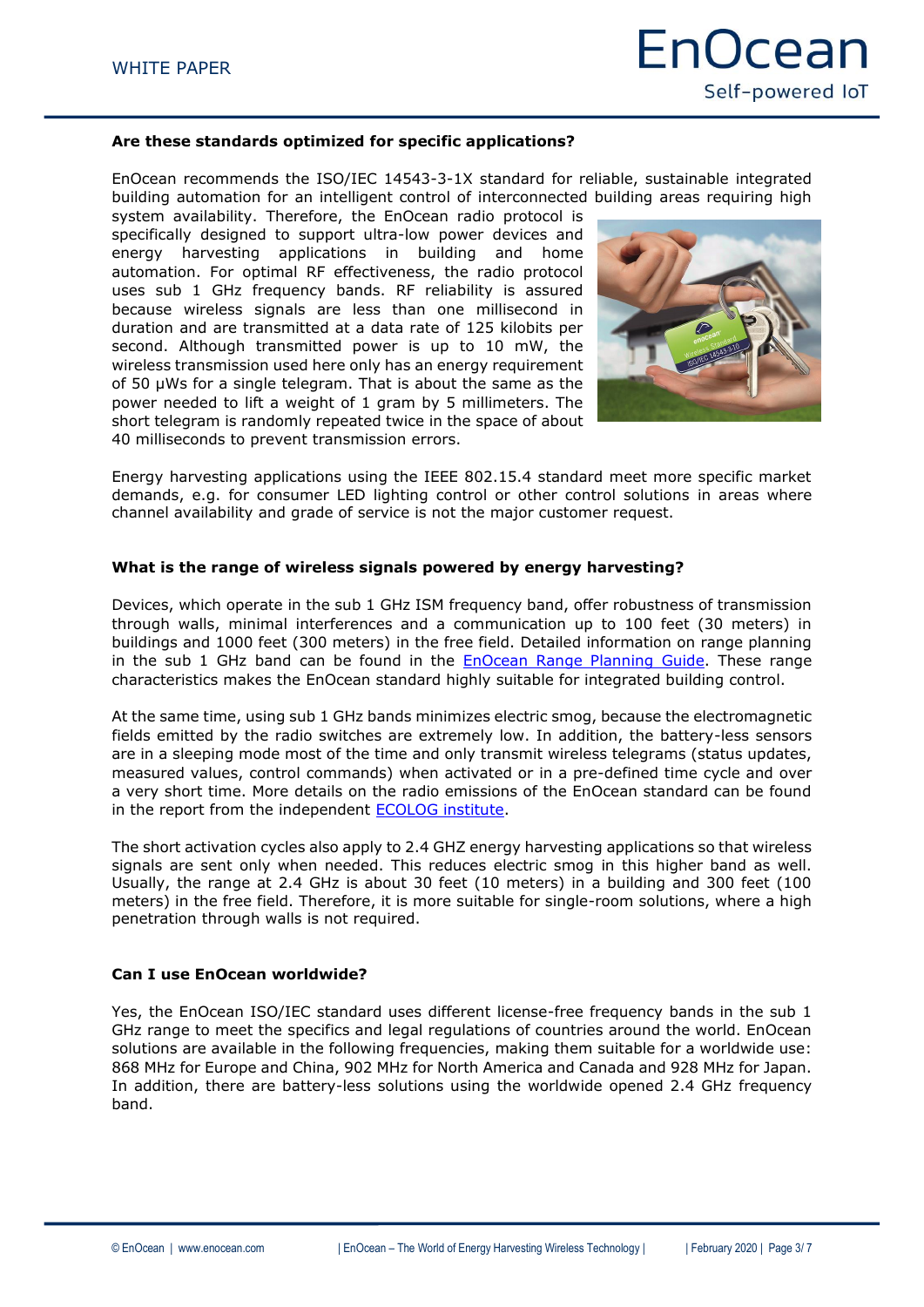# **What about data integrity and security?**



EnOcean modules transmit data packets at random intervals to ensure that the probability of collision and interference is extremely small. As a result, a range of switches and sensors using the sub 1 GHz frequency band can be operated in close proximity to each other. Besides this, each EnOcean standard module comes with a unique 32-bit identification number (ID), which cannot be changed or copied and therefore protects against duplication.

This authentication method offers field-proven secure and reliable communication in building automation. For applications requesting additional

data security, e.g. in smart home systems, EnOcean protects battery-less wireless communication in sub 1 GHz with enhanced security measures to prevent replay or eavesdropping attacks and forging of messages. These features include a maximum 24-bit rolling code (RC) incremented with each telegram and state-of-the-art encryption using the AES algorithm with a 128-bit key.

#### **How can I start with EnOcean technology?**

#### **Modules and accessories**

EnOcean offers all components of the energy harvesting wireless platform. First of all, the energy converters, being the ECO 200 electro-mechanical harvester, the ECS 300 miniaturized solar cells and the ECT 310 DC/DC converter for thermo-electric applications. These go hand in hand with a comprehensive wireless module portfolio which includes plug&play sensor modules, programmable modules, transceiver modules, a ready-forintegration switch module as well as components for industrial switches. Some module variants include advanced security functionalities ex works. The products come along with software, firmware and source codes for EnOcean modules. With EnOcean Link, the company offers a middleware, which provides a universal interface for wireless communication and automatically interprets information from EnOcean telegrams. A detailed overview of all EnOcean products can be found at [www.enocean.com/products.](http://www.enocean.com/products)

#### **Development platform**

EnOcean has set up a cost-effective and customized development platform for engineers to allow a fast integration of energy harvesting wireless technology into applications. The concept is based on the developer kit covering the entire product range, from energy harvesting and wireless modules to ready-made product solutions. Due to the modular concept, OEMs benefit from a higher flexibility in product development meeting their specific, product-related requirements and assure them a competitive edge.

#### **Fastest time-to-market: OEM white label finished products**

In addition to the module portfolio and the development kits, EnOcean offers a first base line of white label finished products. This supports OEM customers in bringing EnOcean-based product portfolios to the market quickly and cost-effectively. OEMs benefit from significantly shorter development timelines, reduced investment, and reduced distraction, as they work to capitalize on quickly evolving market opportunities for energy harvesting wireless applications. Instead of developing the products on their own, manufacturers simply private label the needed products. The white label offering includes self-powered occupancy sensors, a window contact, light switches, a key card switch as well as solutions for HVAC and lighting control.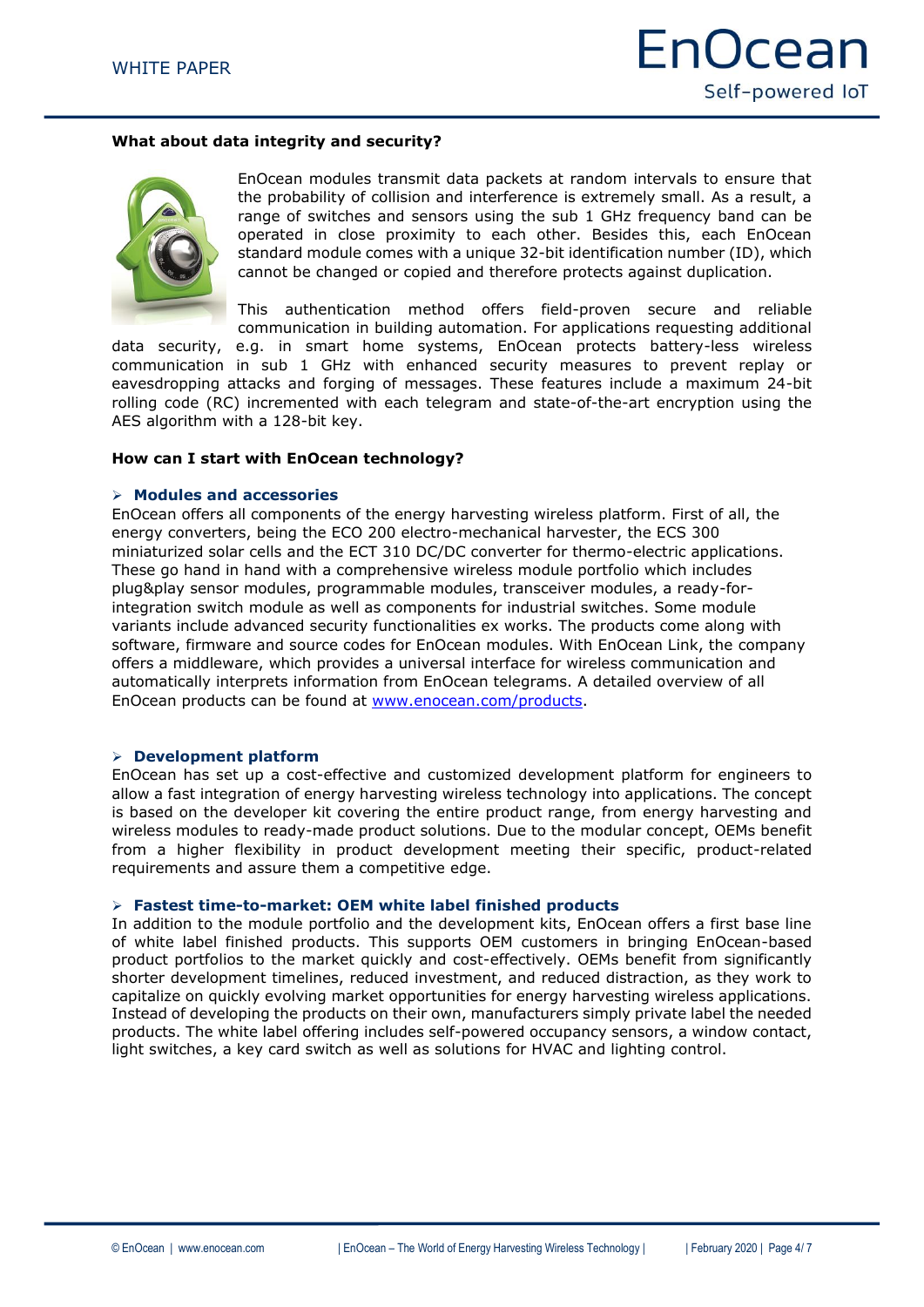### **Where can I buy EnOcean products?**

EnOcean works together with a worldwide network of value-added distribution partners. They offer the EnOcean portfolio in all available frequencies and offer application support and technical expertise. To find your appropriate distribution partner, please look at [www.enocean.com/en/products/distributor/.](https://www.enocean.com/en/products/distributor/)

### **What is the difference between EnOcean and the EnOcean Alliance?**



EnOcean, the company, is the inventor and provider of the energy harvesting wireless technology. The company offers its technical platform to manufacturers (OEMs) to enable them developing their system ideas for buildings, industry and the Internet of Things. EnOcean is a Promoter member of the EnOcean Alliance.

The EnOcean Alliance is an international consortium of nearly 400 companies worldwide, which develop and promote solutions based on the EnOcean energy harvesting wireless standard in the sub 1 GHz band. The organization's main objective is to make the

most effective use of intelligent control and automation to improve a building's carbon footprint while increasing comfort and safety.

The Alliance ensures the interoperability of devices and solutions by defining standardized application profiles (EnOcean Equipment Profiles). This ensures the interoperability of the devices, meaning that products from different Alliance members can seamlessly work together in a system. In addition, the organization offers its members a platform of vital exchange and partnership. Today, the EnOcean Alliance is one of the fastest growing technical Alliances and has the largest wireless installation base in several hundreds of thousands buildings worldwide.

#### **What is the unique point about EnOcean technology?**

EnOcean energy harvesting wireless solutions overcome a high obstacle: How to network an increasingly large number of individual wireless nodes or sensors that can communicate with long-range wireless networks? Here, power cables or batteries can prove to be a drawback, both at installation and ongoing maintenance. Battery-less devices have access to ever-present power sources, making them maintenance-free and highly flexible to install, even in retrofit projects.

Due to its special properties, energy harvesting wireless technology is an attractive solution for the flexible and maintenance-free collection and transmission of all types of data. Energy harvesting turns self-powered sensors into important assistants that help us performing the tasks of our modern lives.

#### **Benefits of energy harvesting wireless solutions**

- **Reduced planning and installation costs, no wires needed**
- **Maintenance-free for > 20 years, no battery replacement needed**
- **Equivalent functionality as wired devices**
- **Flexible positioning and updating**
- **Reliable, long range communication**
- **No hazardous waste disposal**
- **Worldwide use of battery-less technology**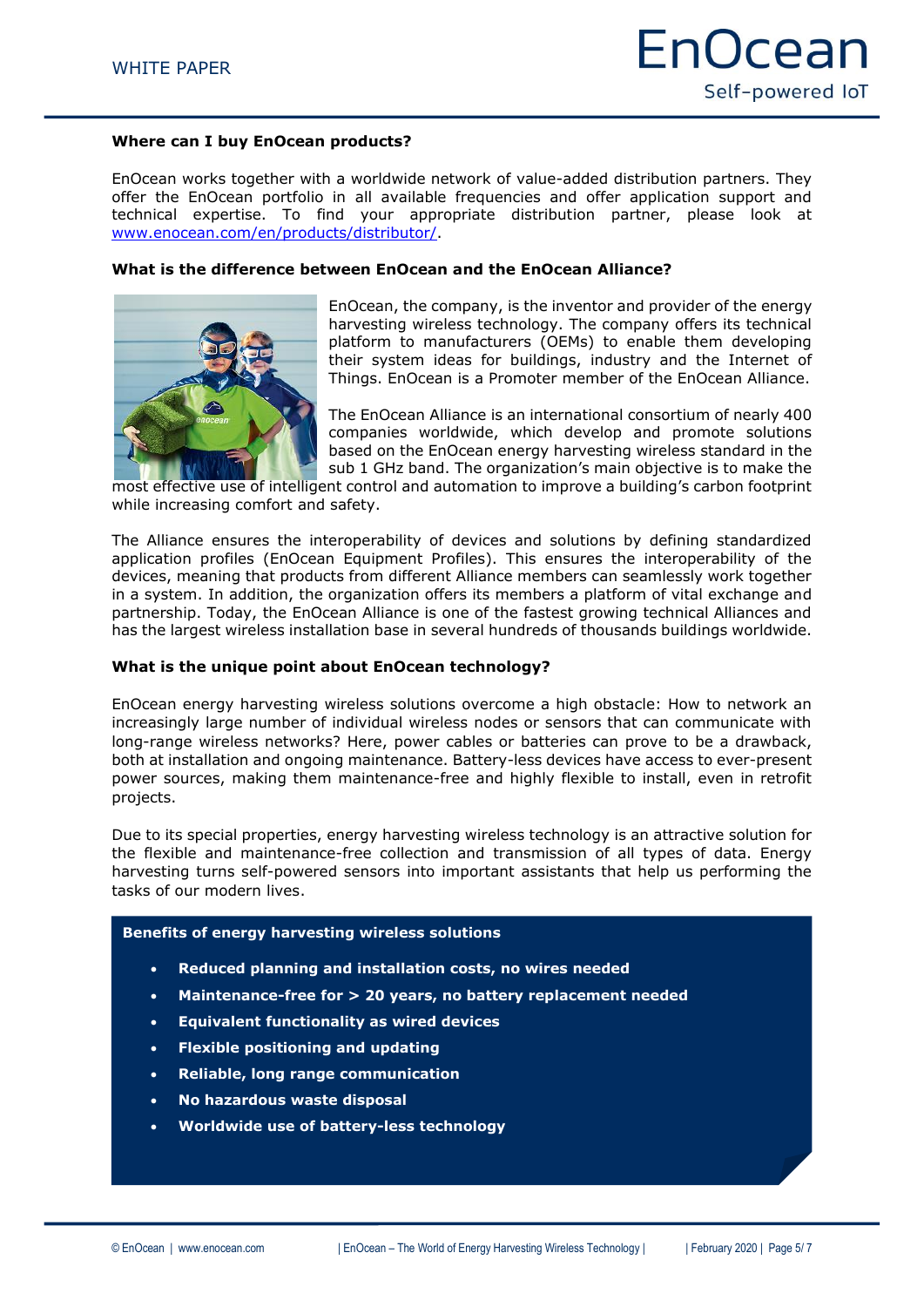### **Which are the core markets for battery-less applications?**

**Building automation and smart homes**



Energy harvesting wireless applications are very well established in the building automation and smart home sector. The self-powered sensors and switches bridge the "last meters" in a communication system, delivering the needed data from many different points for intelligent HVAC, lighting or shutter control to reduce energy consumption and increase comfort and security. Solutions range from window contacts and temperature, brightness and humidity sensors to presence detectors,  $CO<sub>2</sub>$  metering devices and even thermal-powered heating radiator valves or complete smart home systems.

Today, more than 5,000 products for home and building automation based on the EnOcean standard are offered by members of the EnOcean Alliance. In addition, these devices can easily be connected to other protocols such as Wi-Fi, Ethernet/IP, KNX, BACnet, LON or DALI via gateways, enabling an integrated system interconnecting all building areas for a highly optimized intelligent control.

### **Machine-to-Machine**

Due to its unique characteristic of combining wireless, battery-less and maintenance-free operation, energy harvesting wireless technology is rapidly becoming the established standard for the last leg communication level in M2M applications. The vigilant sensors can warn against danger, monitoring liquid and gas leaks, for example, or can be used in early warning systems for avalanches. In addition, agricultural monitoring is a M2M application with a highly promising future. In this case, long range self-powered wireless sensors are placed over large areas to provide early warnings or to monitor farm animals and plants in order to react very quickly to changing conditions. Sensors monitor the degree of humidity or soil nutrients for an optimal supply of water and care for plants. Similar sensors can monitor parameters related to structural health of buildings, bridges, tunnels, dams or drilling platforms. This includes integrity, position, and vibrations and acting as an early warning system. The energy harvesting wireless technology also enables wireless bus stop buttons and facilitates continuous, maintenance-free monitoring of logistics processes and cold chains.

#### **Internet of Things (IoT)/consumer**

EnOcean has also conquered the IoT consumer market with a self-powered switch module that operates in the 2.4 GHz range. Users can thus control their LED light systems at home with the kinetic energy from pressing a button. The energy harvesting light switch is practical, especially when no smart phone is at hand or if it would be inconvenient to start the app only to switch on the lights.

The intelligence to make use of the data can and will be implemented anywhere, but the systems that collect the initial information need to be reliable and perpetual so that you can "install and forget" this. This is where energy harvesting wireless sensors come in: the Things in the Internet of Things.